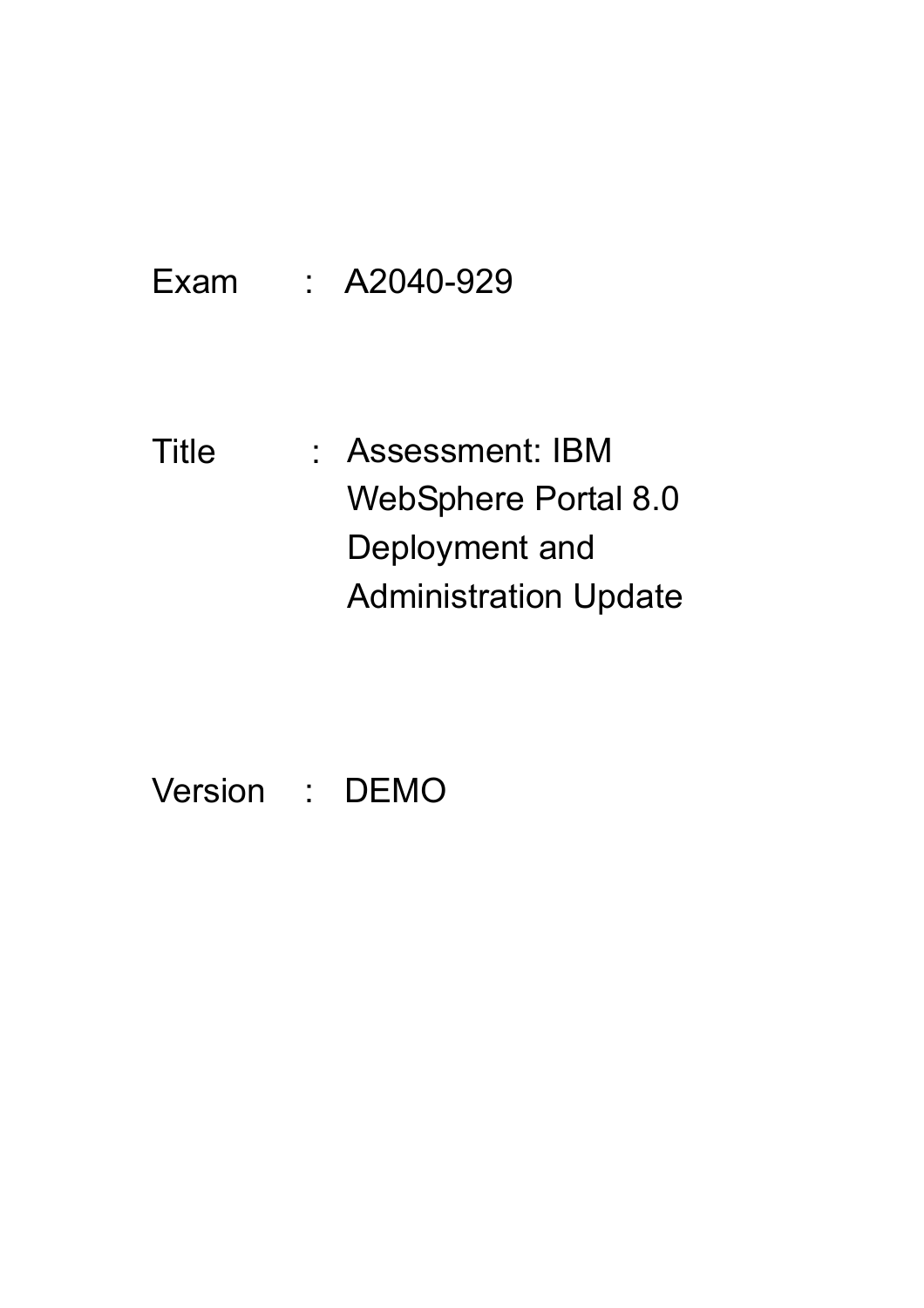1.What parameter should be used with ConfigEngine install-paa to install the IBM Solution Installer? A.-DWasUser=<WasUserID>

B.si-setup

C.install.sh

D.-DPAALocation=<paafile>

Answer: D

2.Which one of the following best describes how Theme Customization works in IBM WebSphere Portal 8.0?

A.Static HTML Files are contained in the WAR File.

B.Static resources are deployed to WebDAV.

C.Theme JSP files are deployed to WebDAV.

D.Static and dynamic resources are deployed to WebDAV.

Answer: B

3.Jerry needs to create a response file to run a silent install on an IBM AIX system.Which command should he run?

A../installmanager.sh -create -silent responsefile.txt

B../IBMIM -record /opt/temp/WP8response.xml -skipInstall /opt/temp

C../install.sh -options "/opt/ibm/installresponse.txt"

D../install.sh -console "/opt/ibm/installresponse.txt"

Answer: B